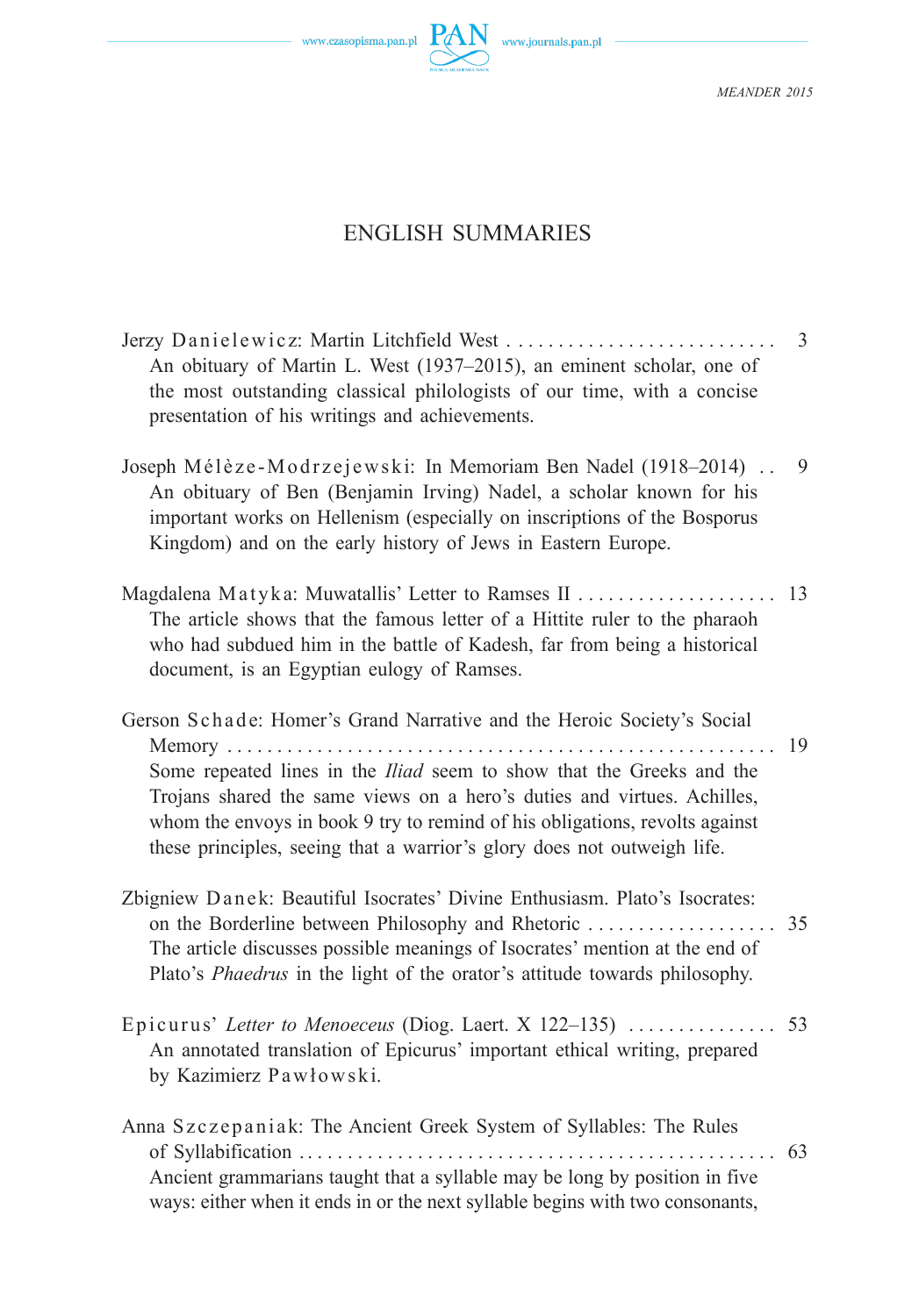

or when it ends in a consonant and the next begins with a consonant, or when it ends in or the next syllable begins with a double consonant  $(\xi, \zeta, \psi)$ . This article presents the ancient classification of hetero- and tautosyllabic consonant clusters and the rules for syllabic division in Greek.

- Amadeusz Citlak: The Use of Psychology in the Analysis of Ancient Texts  $\dots$  79 The article discusses the possibility of an interdisciplinary approach to the investigation of ancient sources with the use of modern psycholinguistic tools, which have been already employed in research on textual discourse. It also presents the results of such research, in which frequentative analysis was applied to the Greek text of the gospels, showing substantial changes in their authors' way of thinking and in the attitudes of the first Christians in regard to orthodox Judaism.
- Robert K. Zawadzki: Renaissance Poetry as a Tool of a Religious Polemic. Laurentius Corvinus' Elegy *Carmen in quadam theologica disputatione* . . 97 The article is devoted to the elegy *Carmen in quadam theologica disputatione* by Laurentius Corvinus (Wawrzyniec Korwin). The work was written as a voice in the theological debate that was held in Wrocław at St Dorothy's church on 23 April 1524. It is a religious manifesto in which the most essential theses of the Lutheran faith are recalled. The style of the *Carmen*, based on ancient poetical techniques, serves to praise and propagate the new Protestant faith.
- Justyna Zaborowska-Musia ł: The Image of Two Cities: an Earthly and a Heavenly One, in Maciej Kazimierz Sarbiewski's *Oratio in sollenni corporis Divi Casimiri translatione habita* . . . . . . . . . . . . . . . . . 113 Maciej Kazimierz Sarbiewski (1595–1640), a famous Latin poet and a Jesuit priest, delivered an oration on the 14 of July 1636, when the remains of Saint Casimir (1458–1484, canonized in 1602) were transferred to a newly built chapel in the Vilnius cathedral. An important element of the ceremony was a procession through the streets of Vilnius, which inspired the preacher to compare that city to the heavenly Jerusalem depicted in the *Book of Revelation*.
- Mateusz Stróżyński: Ancient Epical Tradition in J. R. R. Tolkien's *Hobbit* . . . . . . . . . . . . . . . . . . . . . . . . . . . . . . . . . . . . . . . . . . . . . . . . . . . . . . . . 131 The *Odyssey*, the *Iliad* and the *Argonautica* of Apollonius of Rhodes are among the possible sources of motifs present in the *Hobbit*.
- Joachim Śl i w a: An Amulet Found in Paphos . . . . . . . . . . . . . . . . . . . . . . . . . . 151 In 2011, archeologists from the Jagiellonian University found an interesting object in Nea Paphos in Cyprus. The object was a round tablet with a magical